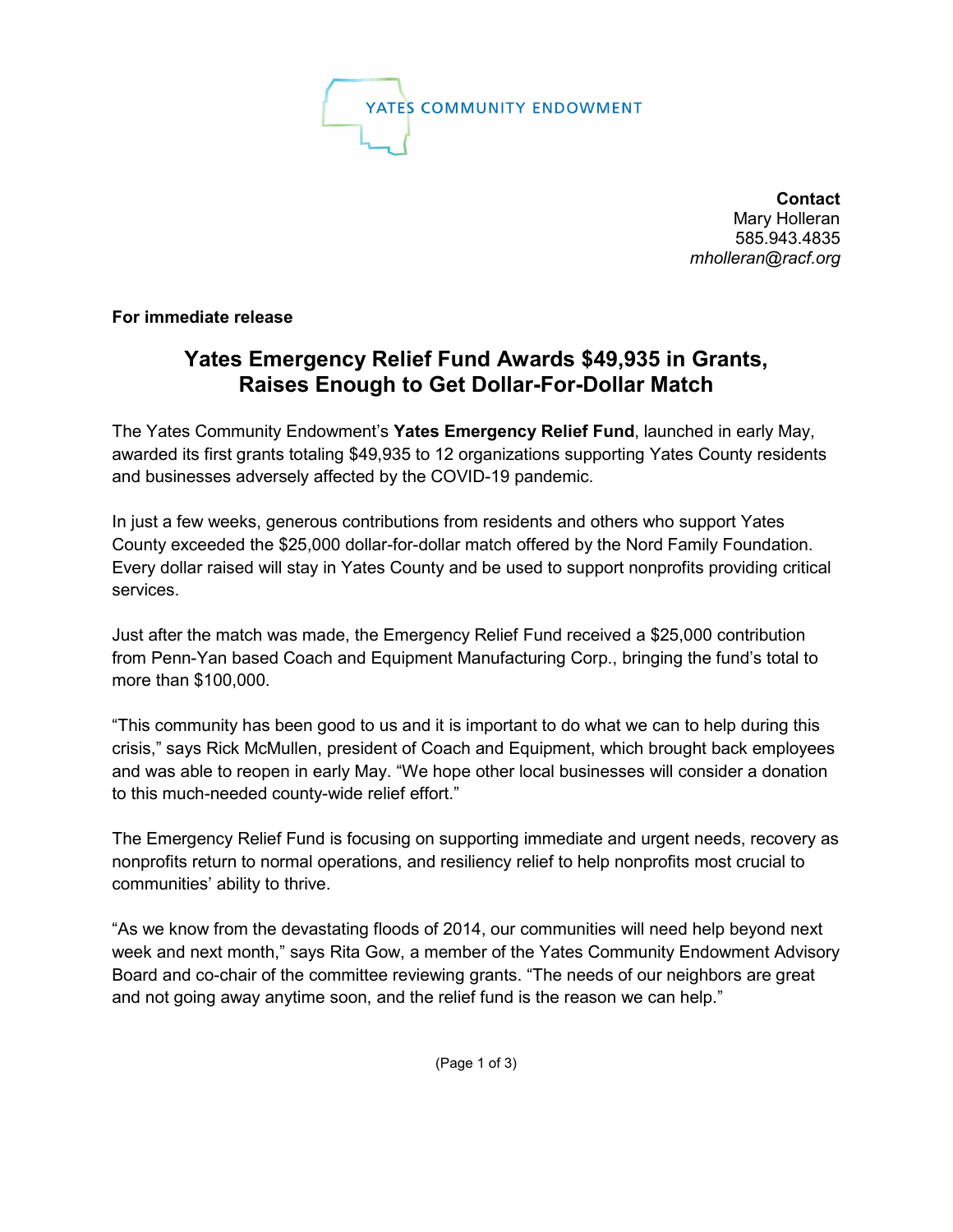The first two rounds of grants were awarded to:

- **Arc of Yates** (\$5,000) Supports the cost of additional employees at its residential facilities to ensure the best quality of care for clients.
- **Arts Center of Yates County** (\$5,000) Help to cover costs of compliance of local and state health and safety regulations.
- **Dundee Central School District** (\$5,000) To help the district's families in crisis with paying utilities, rent, mortgages and other necessities that existing community resources don't address.
- **Dundee Library** (\$1,935) To purchase protection and sanitizing equipment for when the library reopens.
- **Finger Lakes Health Foundation** (\$3,000) For the purchase of personal protective equipment.
- **Finger Lakes Museum** (\$5,000) To support ongoing operational costs so the museum can continue offering experiential events related to the cultural heritage and ecological evolution of the Finger Lakes region.
- **Finger Lakes Economic Development Center of Yates County** (\$2,500) **—** To bolster support for local retail businesses through the "Be Local, Buy Local" gift certificate program by adding 20 percent to certificates' value for purchases of \$25 or more.
- **Friendship House of Middlesex, Inc.** (\$2,500) Support for the organization's food pantry.
- **Legal Assistance of Western New York** (\$5,000) To support the Housing and Public Benefits Hotline and Advocacy Project for local residents.
- **The Living Well** (\$5,000) To assist households with paying utilities (electrical, propane, fuel oil, coal, wood, and kerosene).
- **ProAction of Steuben and Yates, Inc.** (\$5,000) To allow the Hope Center Keuka Food Pantry to continue to help residents dealing with food insecurity during the pandemic.
- **Yates Cultural & Recreational Resources, Inc.** (\$5,000) To continue operations of the fitness center, ELEVATE Youth, Core Adult programming at the Yates Community Center and its trails and fields.